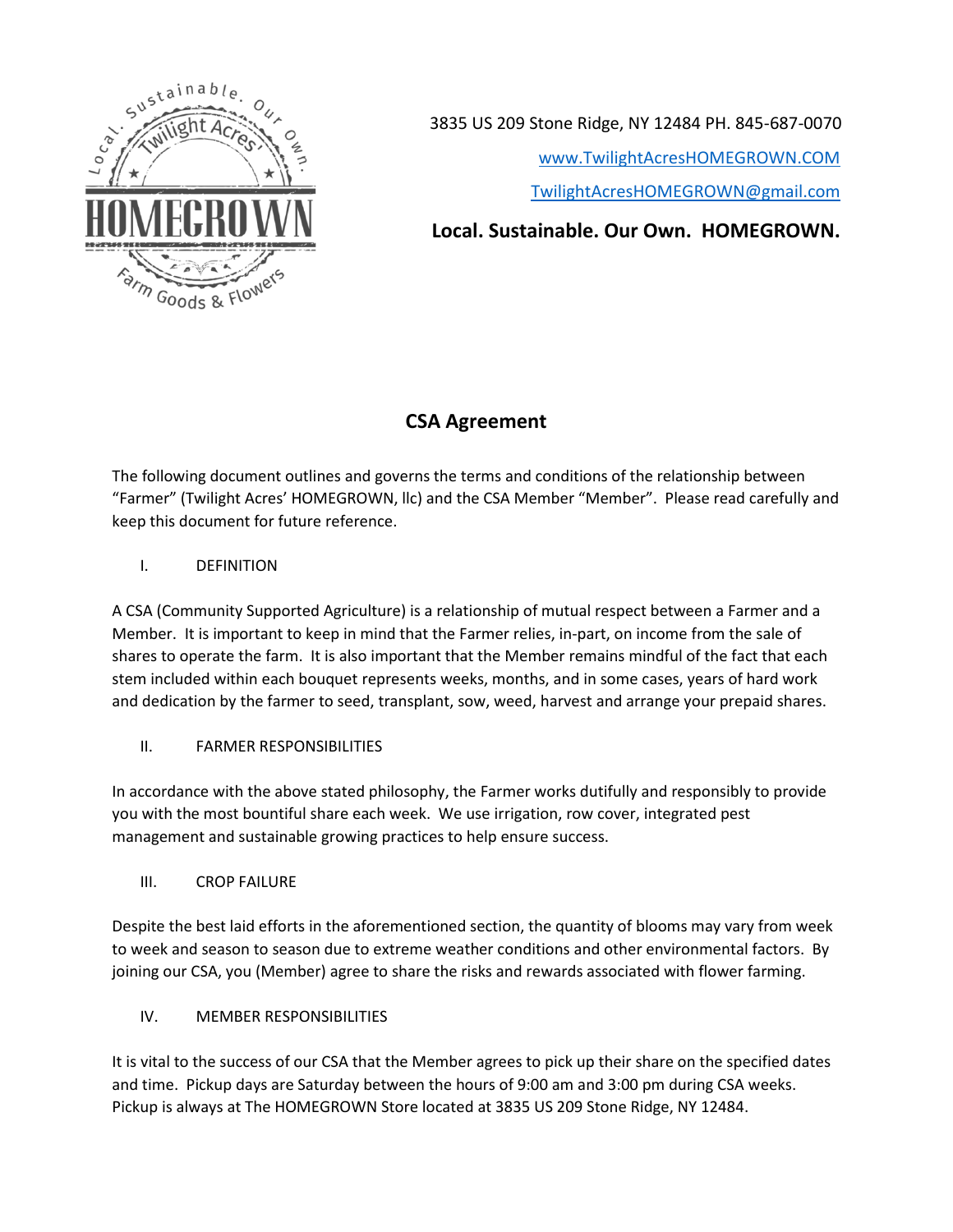#### V. ABANDONED SHARES

If Member fails to pickup their share on the specified date/time, Farmer will consider the share abandoned. It is our policy that unclaimed shares be donated to a local church of our choosing.

## VI. VACATIONS OR PICKUP DELAY WITH NOTICE

Should a member be unavailable to pickup their share on the specified date and time, they may make arrangements for pick up at a later time within the season. This is limited to a one-time courtesy per CSA term and we kindly ask for at least 1 week's notice. We would encourage you to "share the local love" and gift that week's share to a friend or family in the event you are unable to pick up.

## VII. REFUNDS AND CANCELLATIONS

All CSA sales are final. The Farmer reserves the right to cancel this agreement/share at any time during the term for Member's failure to follow the terms and conditions. In the event of cancellation by the Farmer, farmer reserves the right to refund or withhold any pro rata share of Members fees.

VIII. RISK

As stated in section III, one of the primary principles of a CSA is to support local agriculture. To do so, the Member agrees to share in the inherent risks (pests, disease, early frost, late frost, poor weather, crop failure, etc.) and rewards (bountiful harvest and bumper crops from a good season.) In order to help mitigate the risks, the Farmer puts into place certain contingencies such as crop rotation, irrigation, diversified crops, etc. In the event any such failures reduce production to the point CSA shares must cease, the Farmer agrees to keep Member apprised of any situations affecting their share. Member assumes the risk should the Farmer be unable to provide a portion of a Members share due to the inherent risks of farming.

## IX. THE BOUNTY

The Member's share may consist of either a hand-tied bouquet of mixed florals or individual bunches of either one variety or multiple varieties. The determining factor will be the type, abundance and varieties of flowers blooming during the specific week.

## X. COMMUNICATION

The best way to contact us is either by email [\(TwilightAcresHOMEGROWN@gmail.com\)](mailto:TwilightAcresHOMEGROWN@gmail.com) or by calling The HOMEGROWN Store at 845-687-0070. The Farmer agrees to contact Member via email address provided on this document approximately one week prior to the start of the CSA term as a reminder. It is the Member's responsibility to remember subsequent pickups.